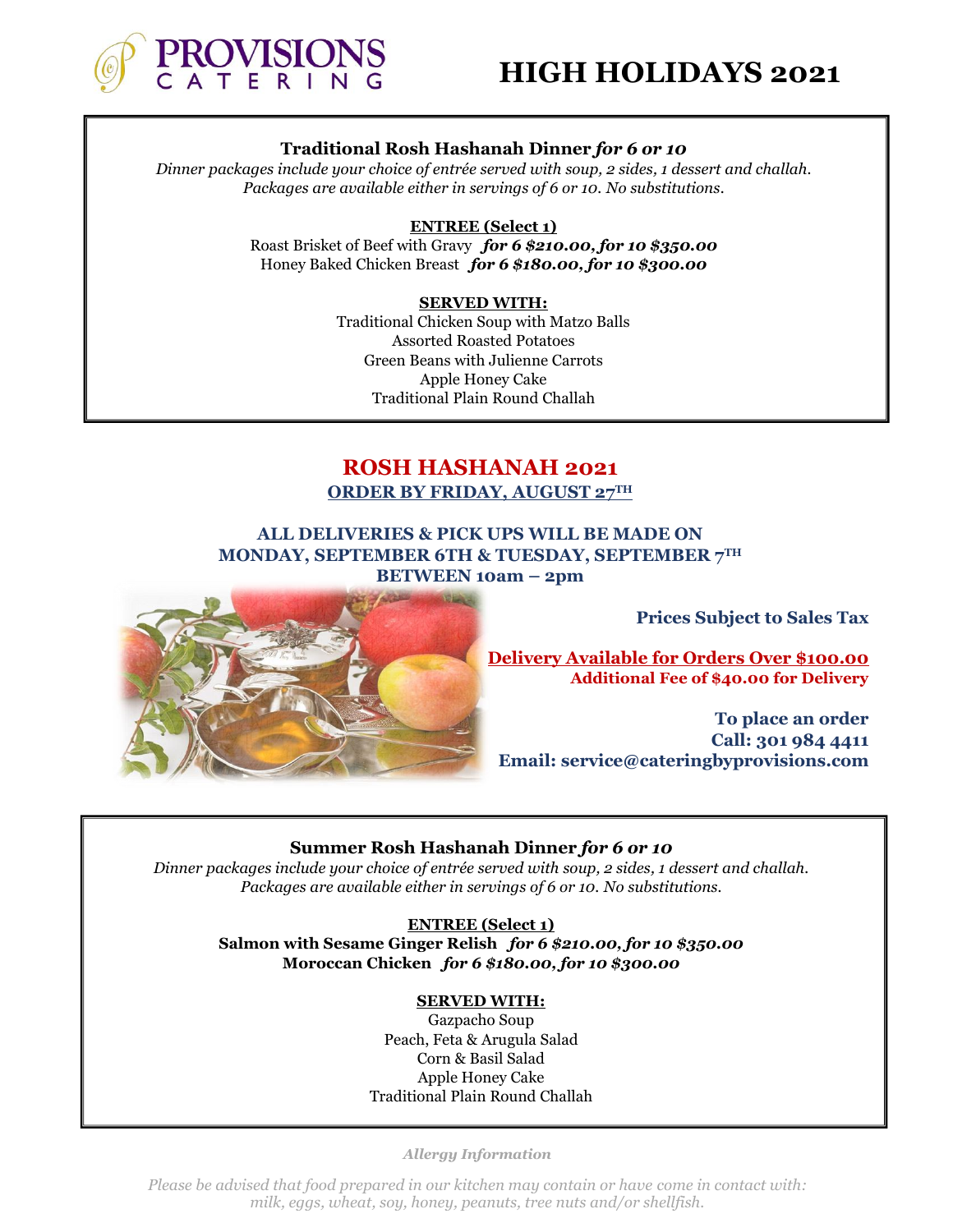

# **HIGH HOLIDAYS 2021**

## **STARTERS**

*Starters are ordered a la carte. Unless noted otherwise, items come in servings for 6 and for 10.*

> **Chopped Liver** *\$9.75 per pint Pint/ 1lb*

**Vegetarian Chopped Liver** *\$9.95 per pint Pint/ 1lb*

**Gefilte Fish** *4.75 each. Min Order of 4.*

**Matzoh Balls** *\$6.00 per 6 Available in gluten free*

**Chicken Soup** *\$16.00 per quart 4 servings/ quart*

#### **Gazpacho Soup** *\$16.00 per quart*

**Mini Traditional Potato Pancakes** *\$18.00 per dozen Served with applesauce* 

#### **Arugula Salad**

*\$30.00 for 6, \$50.00 for 10 Arugula, hearts of palm, baby heirloom tomatoes, parmesan, lemon vinaigrette*

#### **Fattoush Salad**

*\$30.00 for 6, \$50.00 for 10 Toasted pita bread, greens, tomatoes, cucumbers, peppers, mint, parsley, herb vinaigrette*

#### **Round Challah (Plain or Raisin)** *\$5.75 each*

## **SIDES**

*Sides are ordered a la carte. Unless noted otherwise, items come in servings for 6 and for 10.*

#### **Green Beans with Julienne Carrots** *\$28.50 for 6, \$47.50 for 10*

**Grilled Asparagus**  *\$28.50 for 6, \$47.50 for 10*

**Honey Garlic Carrots**  *\$28.50 for 6, \$47.50 for 10*

**Corn & Basil Salad** *\$28.50 for 6, \$47.50 for 10*

**Quinoa with Diced Vegetables** *\$28.50 for 6, \$47.50 for 10*

**Assorted Roasted Potatoes**  *\$28.50 for 6, \$47.50 for 10*

**Traditional Mashed Potatoes** *\$28.50 for 6, \$47.50 for 10*

**Basmati & Wild Rice with Shiitake Mushrooms** *\$28.50 for 6, \$47.50 for 10*

**ENTREES**

*Entrees are ordered a la carte. Unless noted otherwise, items come in servings for 6 and for 10.*

> **Roast Brisket of Beef** *\$63.00 for 6, \$105.00 for 10 First cut, sliced with gravy, 6 serv/2lb*

**Honey Baked Chicken Breast**  *\$60.00 for 6, \$100.00 for 10 Chicken breast with wing tip intact*

**Grilled Tenderloin of Beef with Horseradish Cream** *\$175.00 each\* Serves 10-12 \*7.95 carving fee* **Tobacco Onions** *\$9.00 for 6*

**Pecan Encrusted Trout with Orange Butter Sauce** *\$135.00 for 6*

> **Side of Grilled Asian Salmon** *\$85.00 each. Serves 12-15*

**Side of Salmon w. Sesame & Orange Ginger Relish**  *\$85.00 each***.** *Serves 12-15*

**Veg/Vegan Artichoke Cake with Vegan Remoulade** *\$12.95 each. Minimum order of 4.* 

**Veg/Vegan Mushroom Stuffed with Ragu**  *\$12.95 each. Minimum order of 4. Grilled Portobello mushroom filled with seasonal vegetables ragu*

**Veg/Vegan Quinoa Cake with Herb Tahini Sauce** *\$12.95 each. Minimum order of 4.* 

## **SWEETS**

*Sweets are ordered a la carte. Unless noted otherwise, items come by the package.*

> **Apple Honey Cake** *\$24.00/\$40.00 Small serves 6-8. Large serves 10-12*

**Apple Pie** *\$25.00/\$35.00 Small serves 6-8. Large serves 10-12*

#### **Salted Caramel Apple Pie Bars** *\$36.00 per dozen*

**Apple Cobbler** *\$54.00 each Serves 10 – 12. Gluten Free @ \$40.00 each*

**Chocolate Chip Cookies** *\$18.00 per dozen Gluten Free OR Vegan @ \$20.00 per dozen*

**Gluten Free Apple Crumble Bars** *\$20.00 per dozen*

#### **Apricot Rugelach** *\$24.00 per dozen*

**Vegan Chocolate Cake** *\$30.00/\$50.00 Small serves 6-8. Large serves 10-12*

## *To place an order email: service@cateringbyprovisions.com*